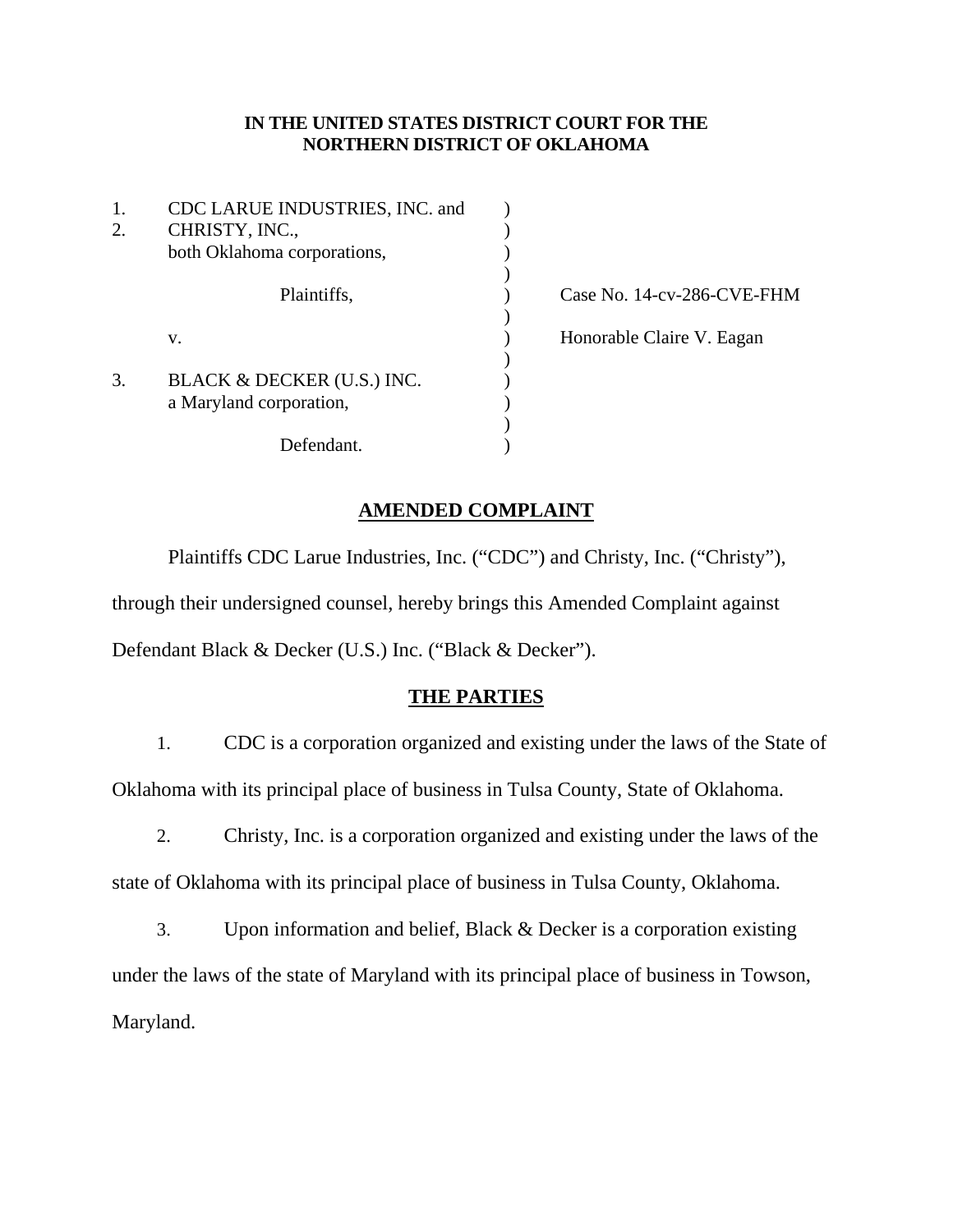#### **JURISDICTION, VENUE AND JOINDER**

4. This Court may exercise subject matter jurisdiction over the case pursuant to 28 U.S.C. §§1331, 1332 and 1338 since this case arises under the patent laws of the United States, 35 U.S.C. §271.

5. This Court has specific personal jurisdiction over Black & Decker because the infringing acts conducted by Black & Decker occurred in this State and District and are the same infringing acts which constitute the instant cause of action. This Court has general personal jurisdiction over Black & Decker because Black & Decker has regularly and systematically conducted business in this State and District and purposefully availed itself of the privilege of conducting business in this State and this District.

6. Venue is proper in this District under 28 U.S.C. §§1391 and 1400.

#### **FACTUAL BACKGROUND**

7. Plaintiffs incorporate by reference the allegations contained in each preceding paragraph as if fully set forth herein.

8. CDC was founded in 2003 by David McCutchen and is primarily engaged in the manufacture and sale of industrial vacuums.

9. On July 18, 2003, Mr. McCutchen filed a patent application titled, "Ambient Air Backflushed Filtered Vacuum" and on August 1, 2006, after a full and extensive examination, the United States Patent and Trademark office duly and legally issued United States Patent No. 7,082,640 ("the '640 Patent"). Upon issuance, the '640 Patent was immediately assigned to Christy and licensed back to CDC. A copy of the '640 Patent is attached as Exhibit A.

2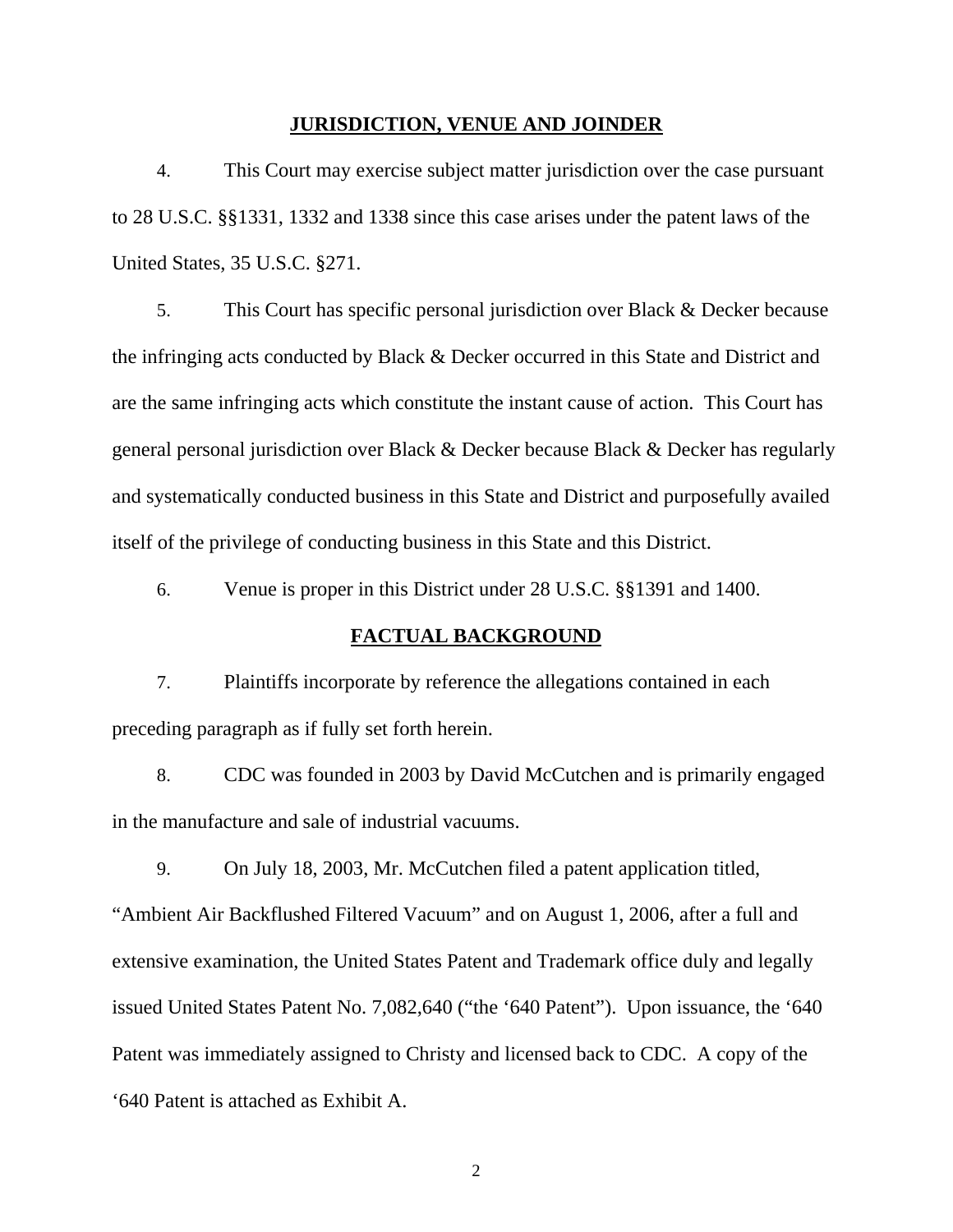10. Prior to Mr. McCutchen's invention, industrial vacuums were inefficient in high-dust environments because the vacuum's filters quickly became clogged with dust and dirt particles. The vacuum operator would too-often have to stop the vacuum, remove and shake-out the filters, re-install the filters, and resume operation. Not only was this time consuming, the procedure also caused proliferation of airborne dust particles.

11. Realizing the inefficiency and negative health effects, Mr. McCutchen designed a revolutionary, cost effective, industrial vacuum which prevented dust particles from clogging the filters. Mr. McCutchen's design accomplishes this by periodically allowing a pulse of ambient air to "backflush" through the filters, thereby knocking-off dust and dirt particles from the filters. This "pulse" of ambient air acts as a split-second "hammer" which bangs the dust and dirt off the filter and occurs without interruption of service, thus allowing for more efficient and healthier operation.

12. CDC manufactures industrial vacuums at CDC's Tulsa County facility under the tradename Pulse-Bac<sup>®</sup> and has marked its Pulse-Bac<sup>®</sup> machines with the '640 Patent number since its issuance.

13. In 2008, Black & Decker expressed interest in CDC's Pulse-Bac<sup>®</sup> technology and began communicating with CDC about a possible business venture. On December 16, 2008, CDC and Black & Decker entered into an agreement titled, Mutual Confidential Relationship Agreement ("MCRA"). With the MCRA in place, CDC allowed Black & Decker's engineers to spend enormous amounts of time communicating with CDC's engineers and meeting at CDC's manufacturing facility in Tulsa County to

3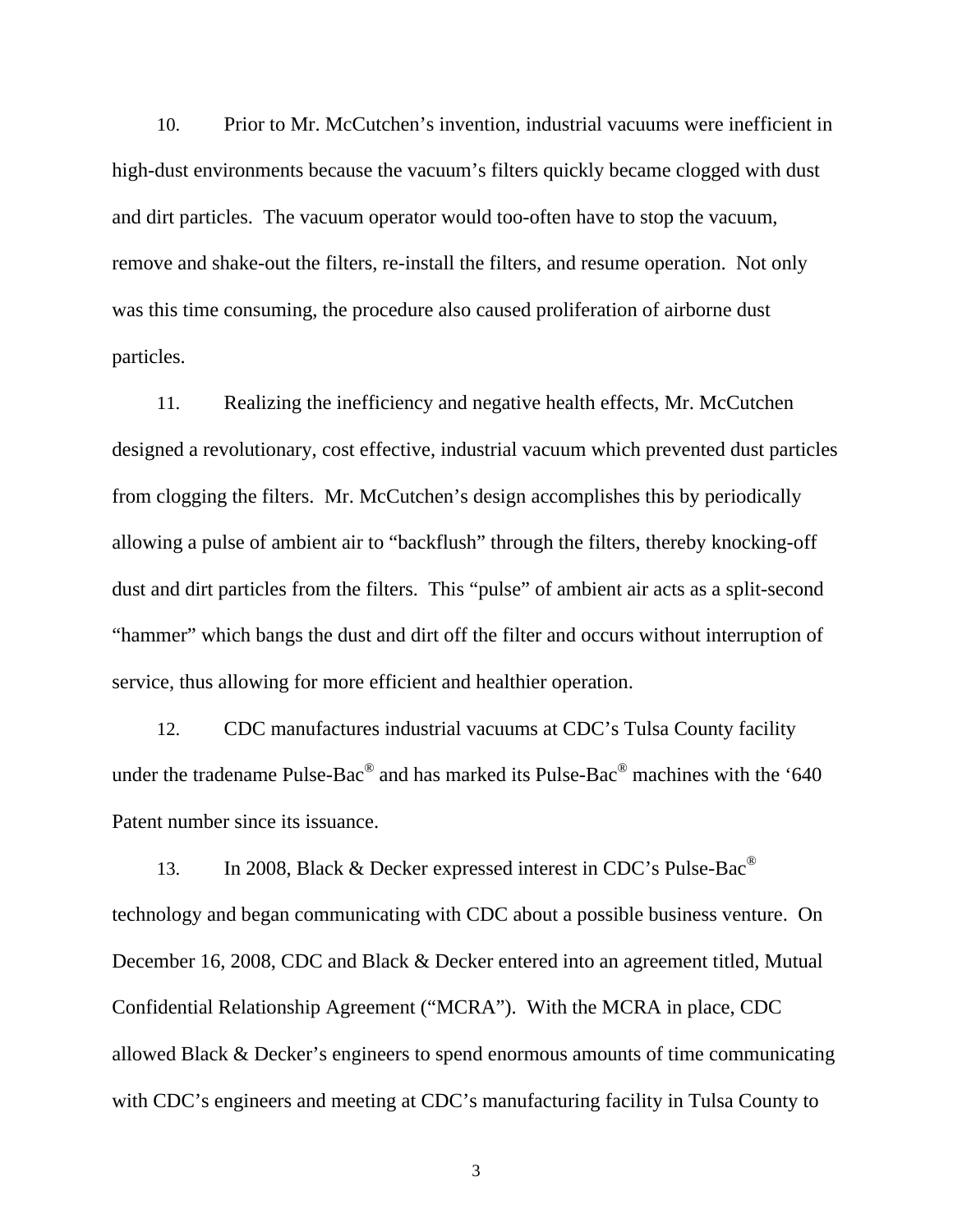learn more about CDC's Pulse-Bac® engineering.

14. Notwithstanding the existence of the MRCA, Black & Decker secretly designed a dust extractor that infringes the '640 Patent, and in 2012, introduced it to the market under the trade name "Dewalt 10-Gal Dust Extractor with Automatic Filter Clean."

15. By continuing to make and sell its Dewalt Dust Extractor, Model DWV012, Black & Decker has infringed and continues to infringe one or more of the claims of the `640 Patent pursuant to 35 U.S.C. §271.

16. Upon information and belief, Black & Decker has been on notice of the '640 Patent and has continued to make, use, and sell products that infringe the '640 Patent, thus, Black & Decker's infringement has been willful.

WHEREFORE, CDC Larue Inc. and Christy, Inc. pray that a judgment be entered in their favor and against DeWalt, Inc. and Stanley Black & Decker, Inc. as follows:

- a. Black & Decker be found to infringe United States Patent No. 7,082,640;
- b. CDC and Christy be awarded damages pursuant to 35 U.S.C. §284;
- c. Black & Decker's infringement be found to be willful and damages be trebled pursuant to 35 U.S.C. §284;
- d. Christy and CDC be awarded prejudgment interest;
- e. CDC and Christy be awarded its attorney fees pursuant to 35 U.S.C. §285; and
- f. Any further and just relief the Court deems equitable and appropriate.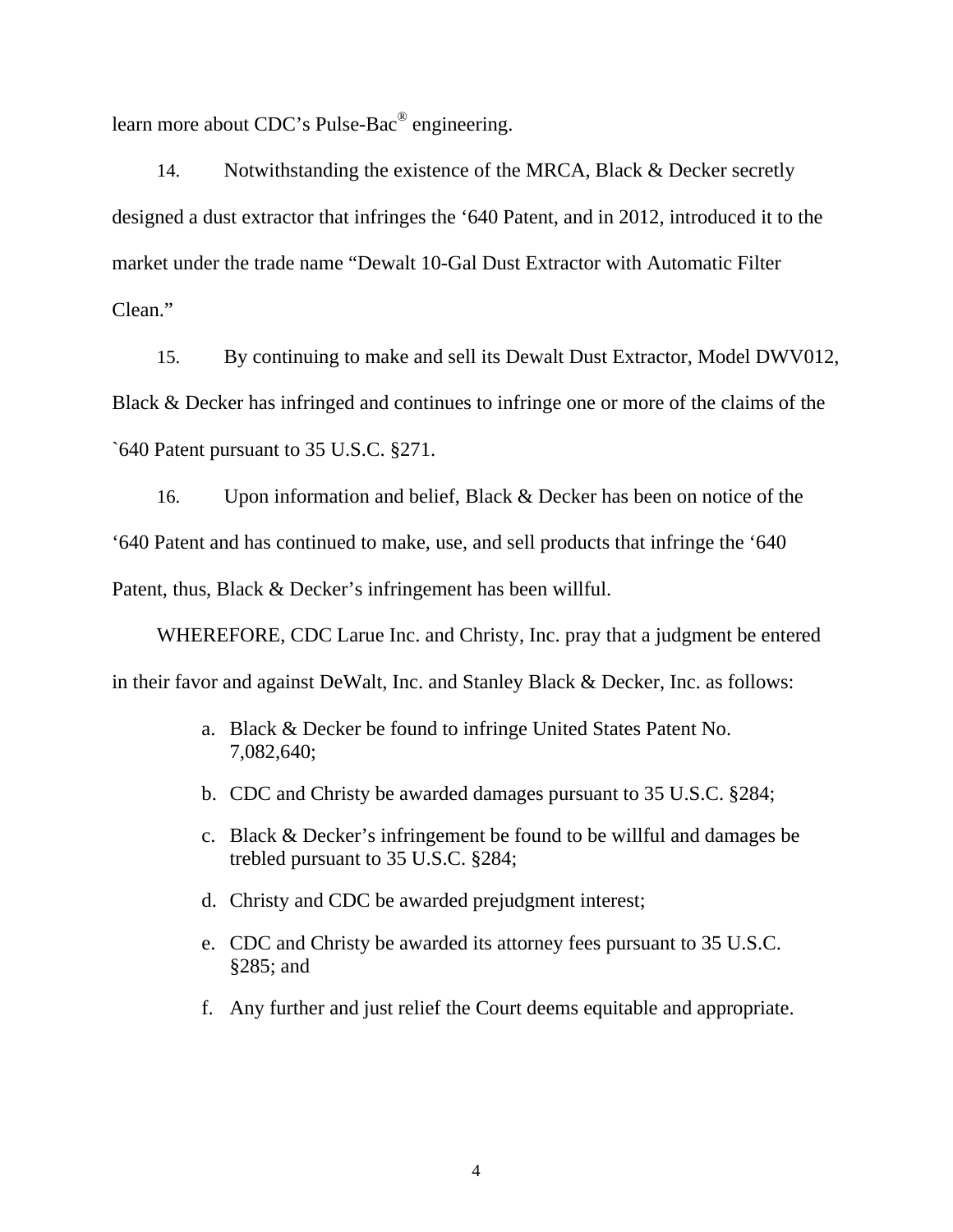#### **JURY DEMAND**

Plaintiff hereby requests a trial by jury on all triable issues.

Dated September 11, 2014 Respectfully Submitted,

By: /s/ Mark M. Grossman Ronald E. Durbin, II (Bar #22550) DURBIN LAW FIRM, PLLC 1502 S Denver Ave. Tulsa, OK 74119 Telephone: (918) 712-7400 durbinlawfirm@gmail.com

 Mark M. Grossman Kyle D. Wallenberg GROSSMAN LAW OFFICES, P.C. 309 W. Washington St., Suite 700 Chicago, Illinois. 60606 Telephone (312) 621-9000 mgrossman@grossmanlegal.com kwallenberg@grossmanlegal.com

# **ATTORNEYS FOR PLAINTIFFS CDC LARUE INC. AND CHRISTY, INC.**